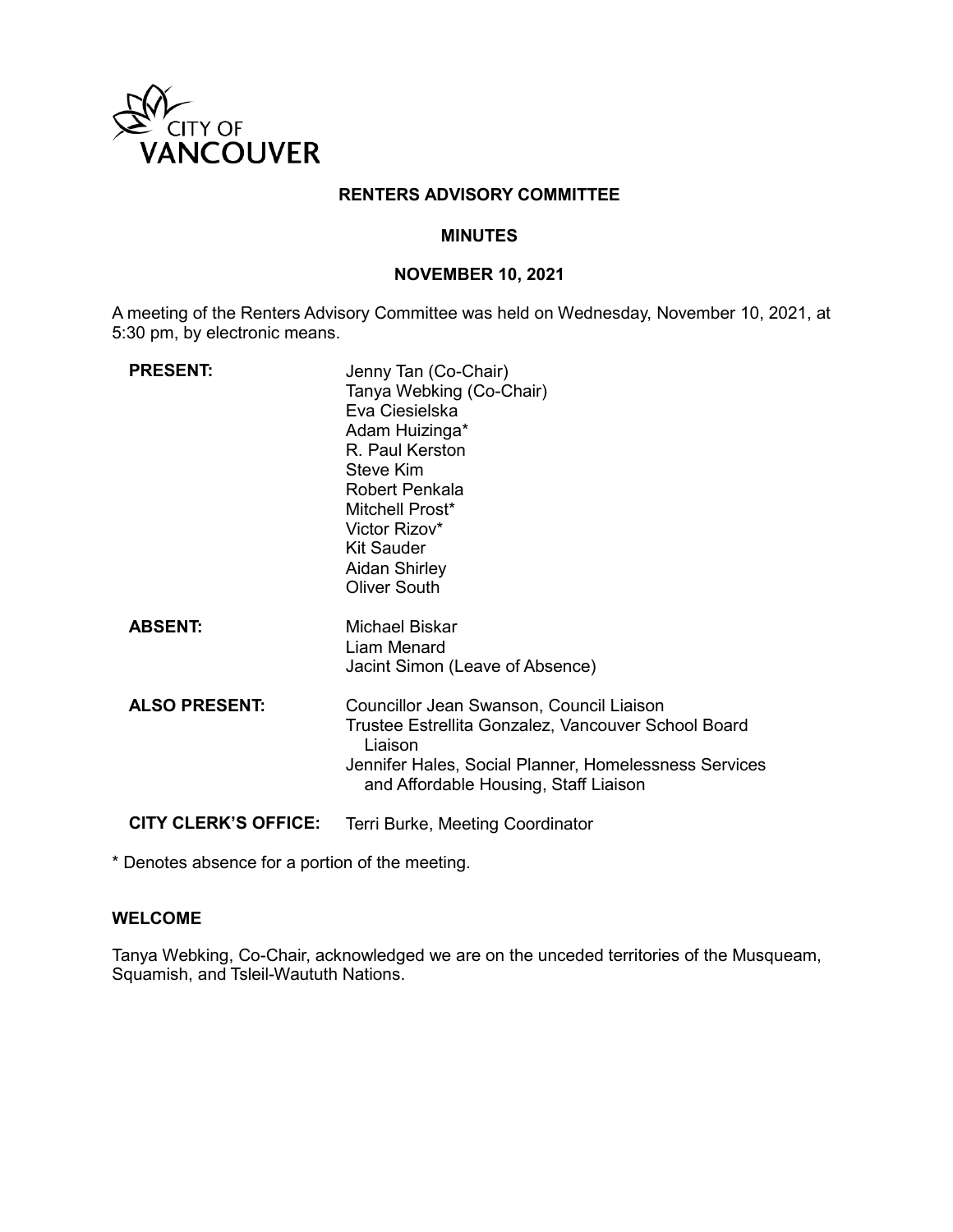## **Leave of Absence Requests**

MOVED by Jenny Tan SECONDED by Aidan Shirley

> THAT the Renters Advisory Committee approve a leave of absence for Jacint Simon, for this meeting.

CARRIED UNANIMOUSLY (Adam Huizinga, Mitchell Prost, and Victor Rizov absent for the vote)

## **Approval of Minutes – September 15, 2021**

MOVED by Jenny Tan SECONDED by Robert Penkala

> THAT the Renters Advisory Committee approve the Minutes from the meeting of September 15, 2021, as circulated.

CARRIED UNANIMOUSLY (Adam Huizinga, Mitchell Prost, and Victor Rizov absent for the vote)

## **1. 2022 Meeting Schedule**

MOVED by Jenny Tan SECONDED by Aidan Shirley

> THAT the Renters Advisory Committee approve the following meeting dates and times for 2022:

| <b>Month</b> | Day                        | <b>Time</b> | <b>Meeting Type</b>    |
|--------------|----------------------------|-------------|------------------------|
| January      | 19                         | 5:30 pm     | Regular                |
| February     | 16                         | 5:30 pm     | <b>Working Session</b> |
| <b>March</b> | 9                          | 5:30 pm     | Regular                |
| April        | 20                         | 5:30 pm     | <b>Working Session</b> |
| May          | 25                         | 5:30 pm     | Regular                |
| June         | 29                         | 5:30 pm     | <b>Working Session</b> |
| July         | 13                         | 5:30 pm     | Regular                |
| August       | Summer Break (no meetings) |             |                        |
| September    | 14                         | 5:30 pm     | Regular                |

## CARRIED UNANIMOUSLY

(Adam Huizinga and Mitchell Prost absent for the vote)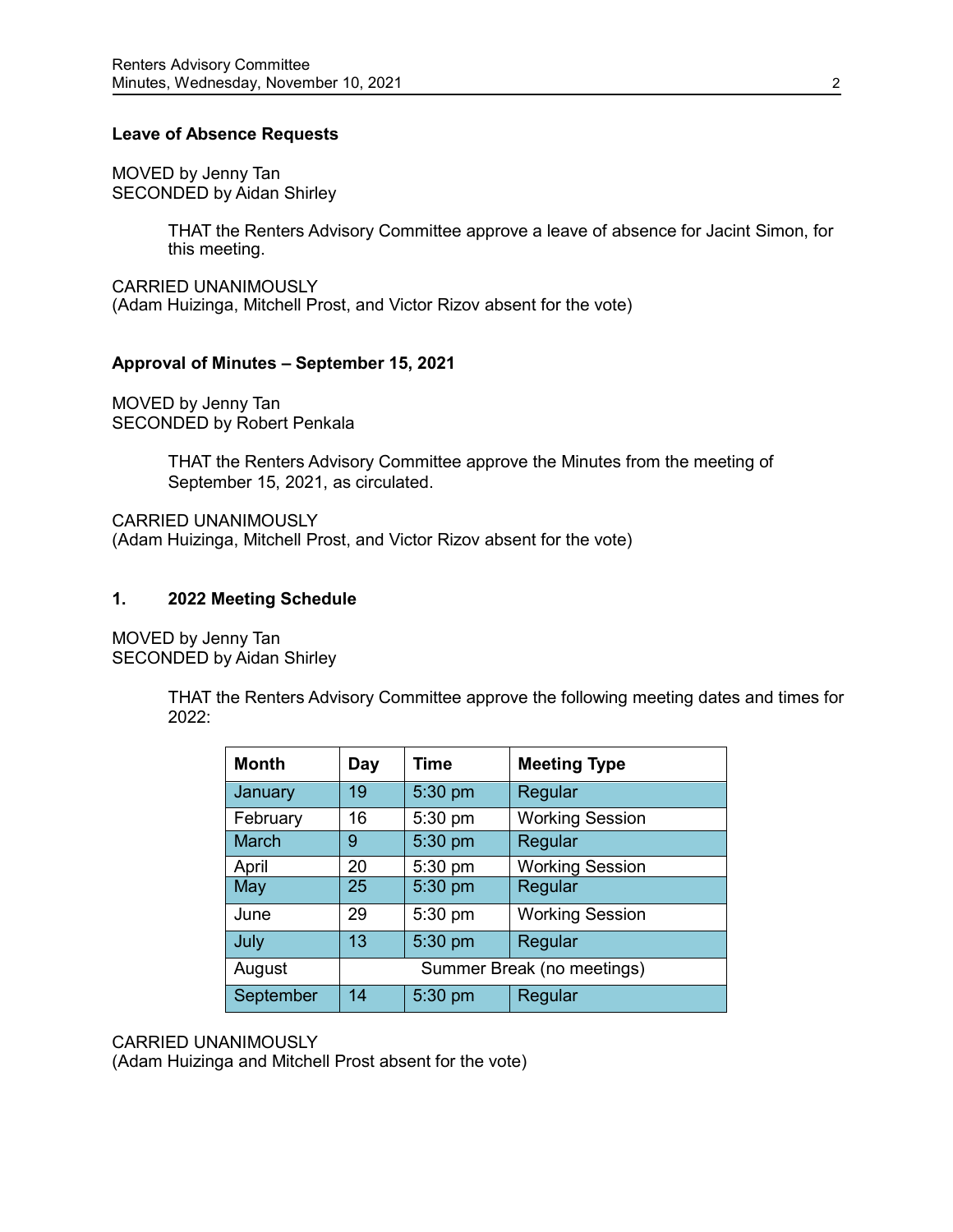# **2. Liaison Updates**

Trustee Gonzalez, Vancouver School Board (VSB) liaison, provided updates on the following:

- The focus of the VSB is to get children back to school after COVID-19 absences;
- The Strategic Plan for the next five years has begun;
- A major project for 2022 is the Anti-Racism and Non-Discrimination Plan.

Trustee Gonzalez also responded to questions.

Councillor Swanson, Council Liaison, provided information on the Report dated November 4, 2021, entitled "Vacancy Control Regulations in Single Room Accommodation (SRA) Designated Properties", which is scheduled for the Standing Committee on Policy and Strategic Priorities meeting on November 17, 2021.

Councillor Swanson also responded to questions.

# **3. Discussion of Councillor Jean Swanson's Single Room Occupancy (SRO) Vacancy Control Motion**

The Committee discussed the Report dated November 4, 2021, entitled "Vacancy Control Regulations in Single Room Accommodation (SRA) Designated Properties", which was related to Councillor Swanson's Motion entitled ["Slowing the loss of the law low income SROs in](https://council.vancouver.ca/20191210/documents/b2.pdf)  [Vancouver"](https://council.vancouver.ca/20191210/documents/b2.pdf), approved at the Council meeting December 10, 2019.

Tanya Webking, Co-Chair responded to questions from Committee members. It was noted that Tanya had previously agreed to speak on behalf of the Committee on this issue. The Committee discussed the main points to be highlighted when Tanya speaks at the Standing Committee on Policy and Strategic Priorities meeting on November 17, 2021, to the Report entitled "Vacancy Control Regulations in Single Room Accommodation (SRA) Designated Properties".

## MOVED by Kit Sauder SECONDED by R. Paul Kerston

THAT the Renters Advisory Committee draft a letter to be sent to each member of Council in their consideration of the Report dated November 4, 2021, entitled "Vacancy Control Regulations in Single Room Accommodation (SRA) Designated Properties".

CARRIED UNANIMOUSLY

# **5. Discussion of Committee Priorities**

## **a) Discussion of Work Plan Structure**

Committee members discussed priorities and the development of the work plan.

MOVED by R. Paul Kerston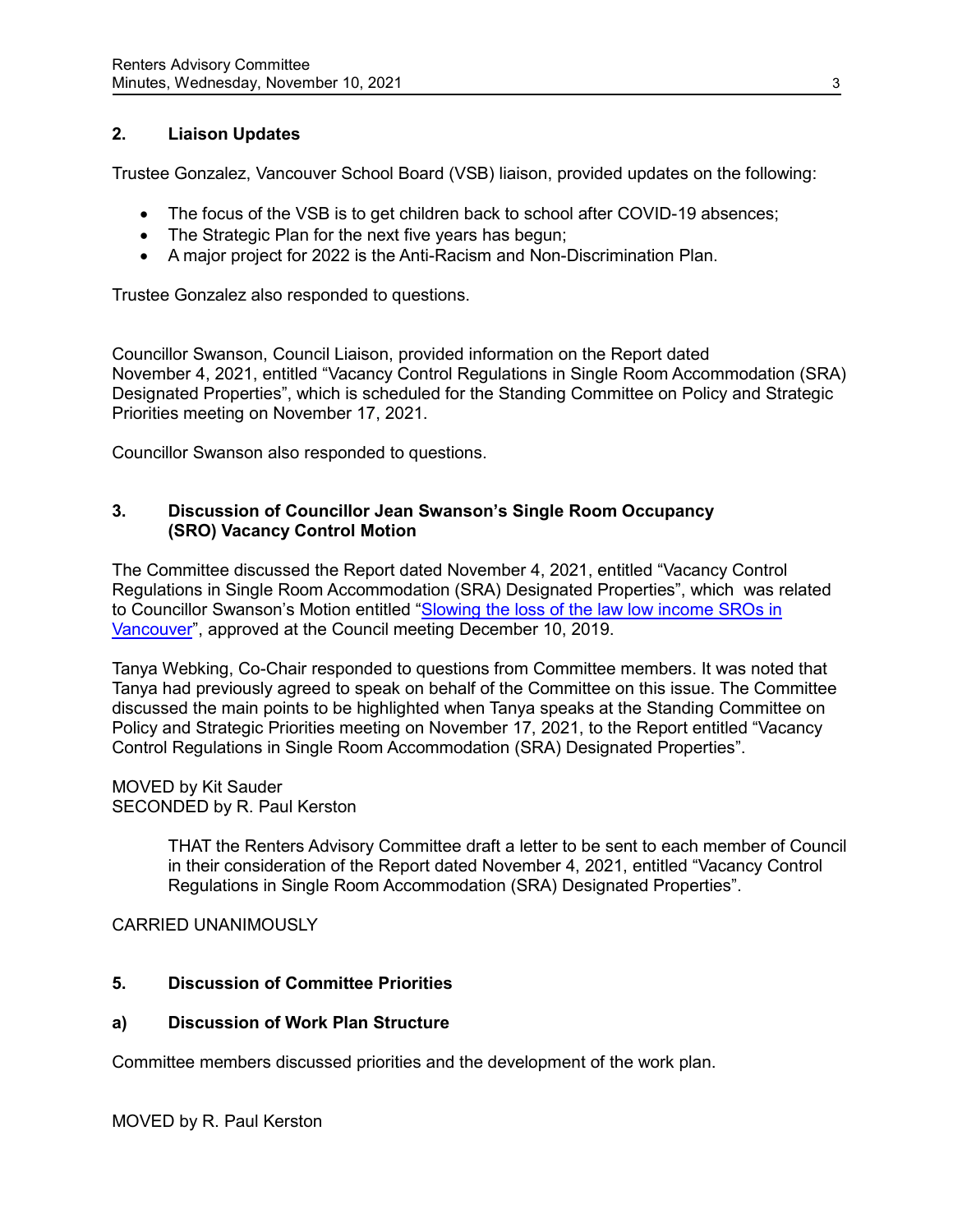SECONDED by Mitchell Prost

THAT the Renters Advisory Committee approve the Co-Chairs, or their delegates, to facilitate a Survey Monkey to determine the priority action items of the Committee for 2022.

CARRIED UNANIMOUSLY

# **b) Civic Engagement and Communications Set-up**

The Committee discussed options for civic engagement.

\* \* \* \* \*

*During discussion, it was*

*MOVED by Jenny Tan SECONDED by Kit Sauder*

*THAT the meeting be extended until 7:40 pm.*

*CARRIED UNANIMOUSLY*

\* \* \* \* \*

MOVED by Kit Sauder SECONDED by Mitchell Prost

> THAT the Renters Advisory Committee adopt social media accounts on Twitter and Facebook, specifically focused on:

- Broadcasting policy discussions and staff reports relating to renters and renting in the city of Vancouver, and items of interest relating to renters and renting in national and international news;
- Reposting and sharing City Channels and non-City channels when approved that are communicating these issues;
- Soliciting feedback and engagement from citizens;
- Communicating the actions and positions of the Renters Advisory Committee \*only\* after the Committee has approved action through a formal motion; and
- Acknowledge that the sharing and posting of content does not mean that it is endorsed by the Committee.

FURTHER THAT delegation of Social Media management will be delegated at the discretion of the Co-Chairs.

## CARRIED UNANIMOUSLY

#### **6. New Business**